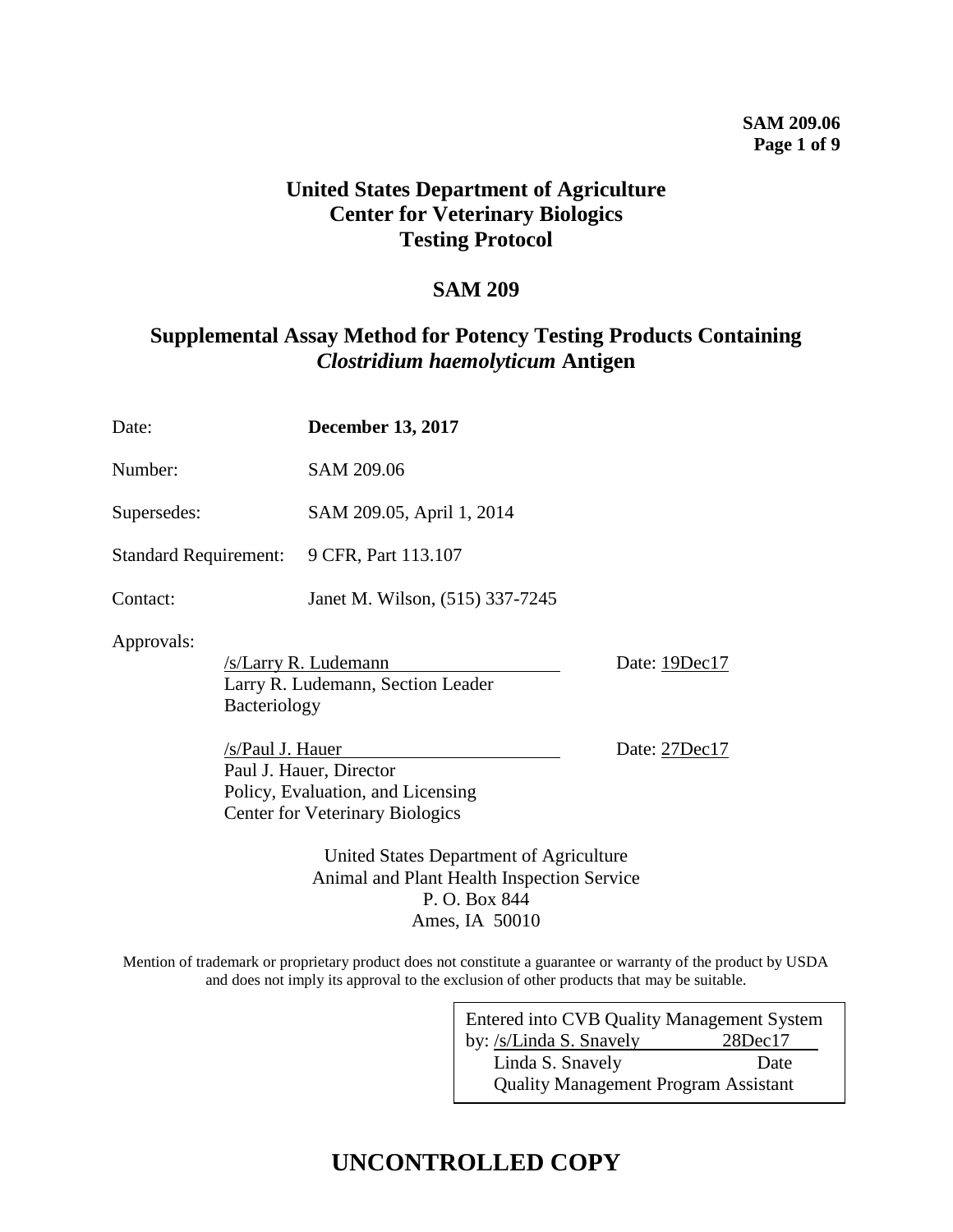#### **Table of Contents**

- **1. Introduction**
- **2. Materials**
	- **2.1 Equipment/instrumentation**
	- **2.2 Reagents/supplies**
	- **2.3 Test animals**
- **3. Preparation for the Test**
	- **3.1 Personnel qualifications/training**
	- **3.2 Selection and handling of test animals**
	- **3.3 Preparation of supplies**
	- **3.4 Preparation of reagents**
- **4. Performance of the Test**
	- **4.1 Vaccination of test animals**
	- **4.2 Timing of challenge**
	- **4.3 Preparation of challenge**
	- **4.4 Observation of guinea pigs following challenge**
- **5. Interpretation of Test Results**
- **6. Report of Test Results**
- **7. References**
- **8. Summary of Revisions**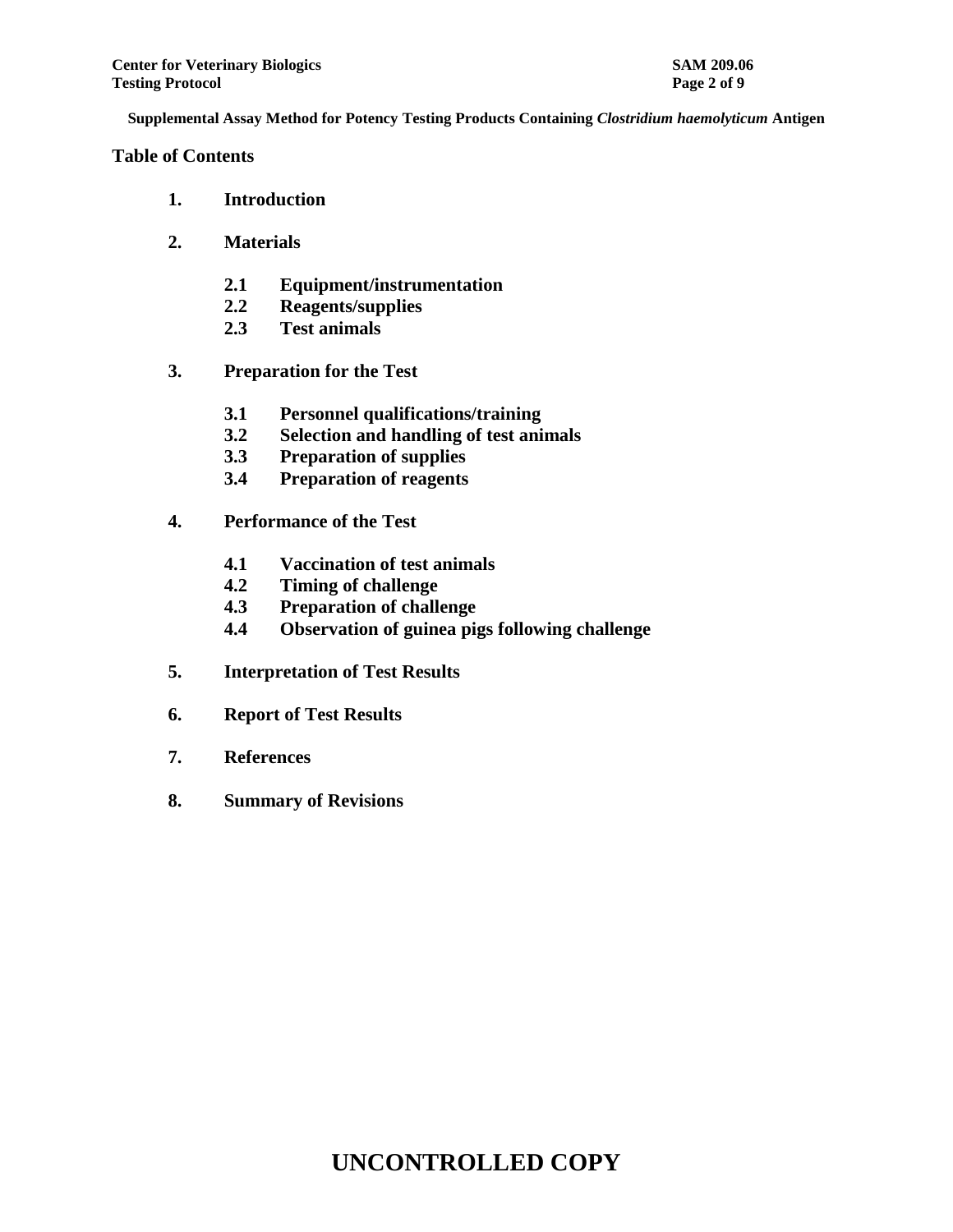#### **1. Introduction**

This Supplemental Assay Method (SAM) describes procedures for potency testing biological products containing *Clostridium haemolyticum* antigen as prescribed in title 9, *Code of Federal Regulations* (9 CFR), section 113.107. For products that require 2 vaccinations, guinea pigs are vaccinated twice, 21 to 23 days apart, and challenged with a standard dose of virulent *C. haemolyticum* spores 14 to 15 days following the second vaccination. For products that require a single dose, guinea pigs are vaccinated and challenged with a standard dose of virulent *C. haemolyticum* spores 35 to 38 days following vaccination. This is a 2-stage test in which the second stage is applied only when exactly 2 vaccinated guinea pigs die in the first stage.

#### **2. Materials**

#### **2.1 Equipment/instrumentation**

Equivalent equipment or instrumentation may be substituted for any brand name listed below.

• Mixer, vortex-type

#### **2.2 Reagents/supplies**

Equivalent reagents or supplies may be substituted for any brand name listed below unless specified as required for the test.

**2.2.1** *C. haemolyticum* challenge culture, IRP 526 (06) (This culture must be obtained from the United States Department of Agriculture, Animal and Plant Health Inspection Service, Veterinary Services, Center for Veterinary Biologics (CVB), Ames, IA 50010.)

- **2.2.2** Sodium chloride, reagent grade
- **2.2.3** Calcium chloride dihydrate, reagent grade
- **2.2.4** Syringes, needle-locking, 3-mL, 5-mL, and 10-mL
- **2.2.5** Needles, 23-gauge x 1-inch
- **2.2.6** Pipettes, 2-mL, 10-mL, and 25-mL
- **2.2.7** Glass screw-cap tubes, 16 x 125-mm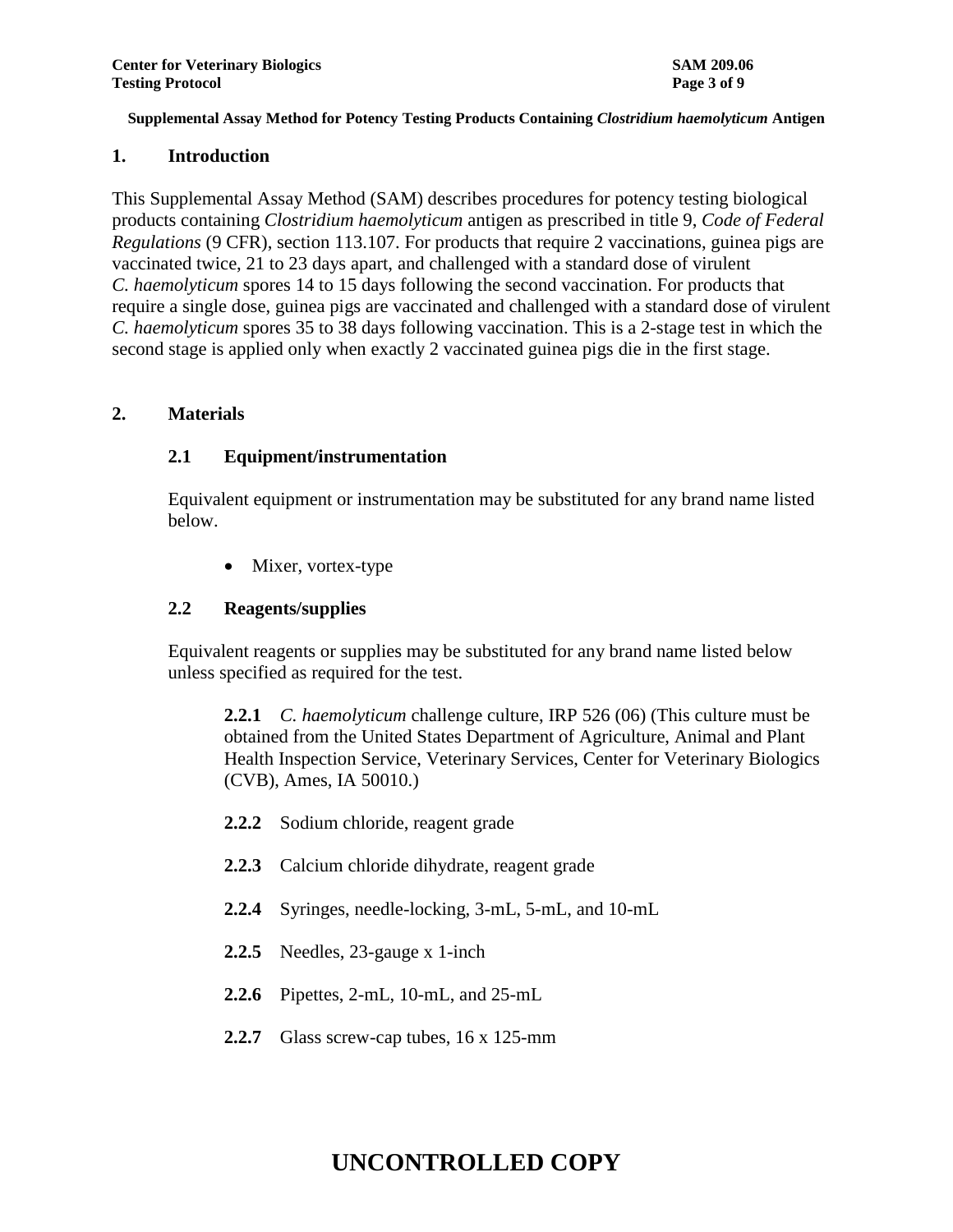- **2.2.8** Polypropylene screw-top conical tubes, 50-mL
- **2.2.9** Glass serum bottles, 50-mL
- **2.2.10** Rubber stoppers, 13 x 20-mm, and aluminum caps for serum bottles

**2.2.11** Water, deionized or distilled, or water of equivalent purity

#### **2.3 Test animals**

Guinea pigs, 300-500 g. (Eight guinea pigs are required for each serial to be tested. Five additional guinea pigs are required as controls for each 1-4 serials tested. All guinea pigs used for a test series must be from the same source and housed and fed in the same manner.)

#### **3. Preparation for the Test**

#### **3.1 Personnel qualifications/training**

Technical personnel need a working knowledge of the use of general laboratory chemicals, equipment, and glassware. In addition, personnel need specific training and experience in the handling of live bacterial cultures and the handling of guinea pigs.

#### **3.2 Selection and handling of test animals**

**3.2.1** Select guinea pigs that are healthy and free of external parasites and have an unblemished hair coat.

**3.2.2** Guinea pigs of either sex or any color may be used.

**3.2.3** Examine guinea pigs the day they are received. House appropriately allowing adequate space. (Do not mix sexes in any 1 cage.)

**3.2.4** Instruct the animal caretakers not to clean the cages following challenge.

**3.2.5** When the test is concluded, instruct the animal caretakers to euthanize and incinerate the guinea pigs and contaminated bedding and to sanitize the contaminated cages.

#### **3.3 Preparation of supplies**

**3.3.1** Sterilize all glassware before use.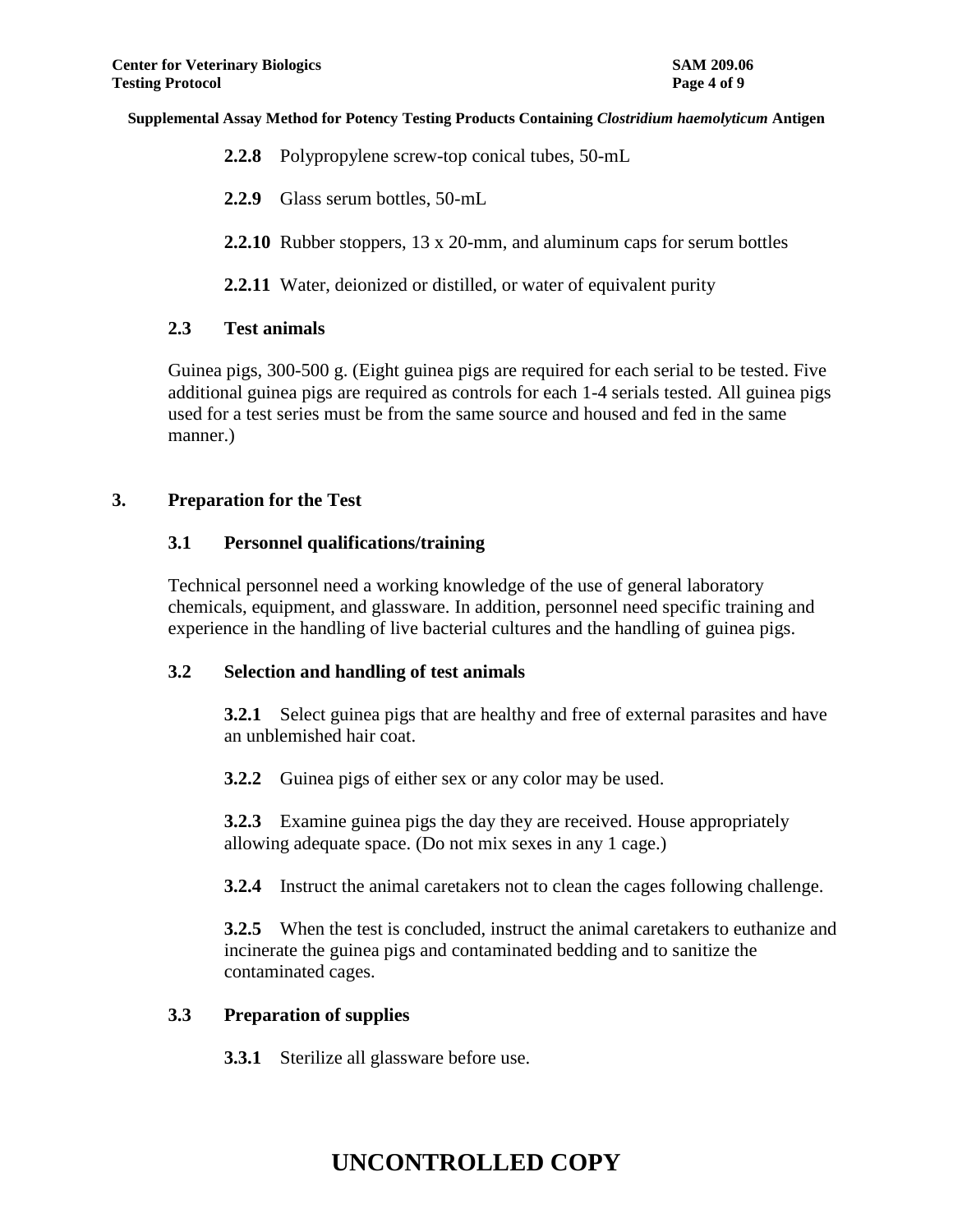**3.3.2** Make sure all disposable supplies (pipettes, syringes, needles, rubber stoppers, etc.) are sterile.

#### **3.4 Preparation of reagents**

#### **3.4.1** *C. haemolyticum* challenge culture

The challenge culture, *C. haemolyticum* IRP 526 (06), is suspended in 50% glycerol. Each vial contains approximately 0.8 mL. Store vials of spore suspension at -50° to -90°C.

#### **3.4.2** Calcium chloride solution

Dissolve 13.5 g of calcium chloride dihydrate (CaCl<sub>2</sub>-2H<sub>2</sub>O) in 180 mL of distilled water. Autoclave at  $\geq 121^{\circ}$ C for 25-30 minutes following manufacturer's recommendations. Cool and aseptically dispense 27 mL into a 50-mL serum bottle.

#### **Note: Prepare the CaCl<sup>2</sup> solution on the day of the challenge. Keep the solution on ice until used.**

#### **3.4.3** NaCl solution, 0.85%

Dissolve 1.7 g of NaCl in 200 mL of distilled water. Autoclave at  $\geq$ 121°C for 25-30 minutes following manufacturer's recommendations. Cool and dispense aseptically 4.5-mL and 9-mL quantities into 16 x 125-mm tubes.

### **Note: Prepare the NaCl solution on the day of the challenge. Keep the solution on ice while making dilutions.**

#### **4. Performance of the Test**

#### **4.1 Vaccination of test animals**

**4.1.1** Check the label on each container of product to be tested for identity and recommended field dose. (The guinea pig dose is 1/5 of the recommended calf dose.)

**4.1.2** Thoroughly mix the product by striking the container against the palm of the hand at least 25 times before the syringes are filled. Use 5-mL or 10-mL syringes, fitted with 23-gauge x 1-inch needles.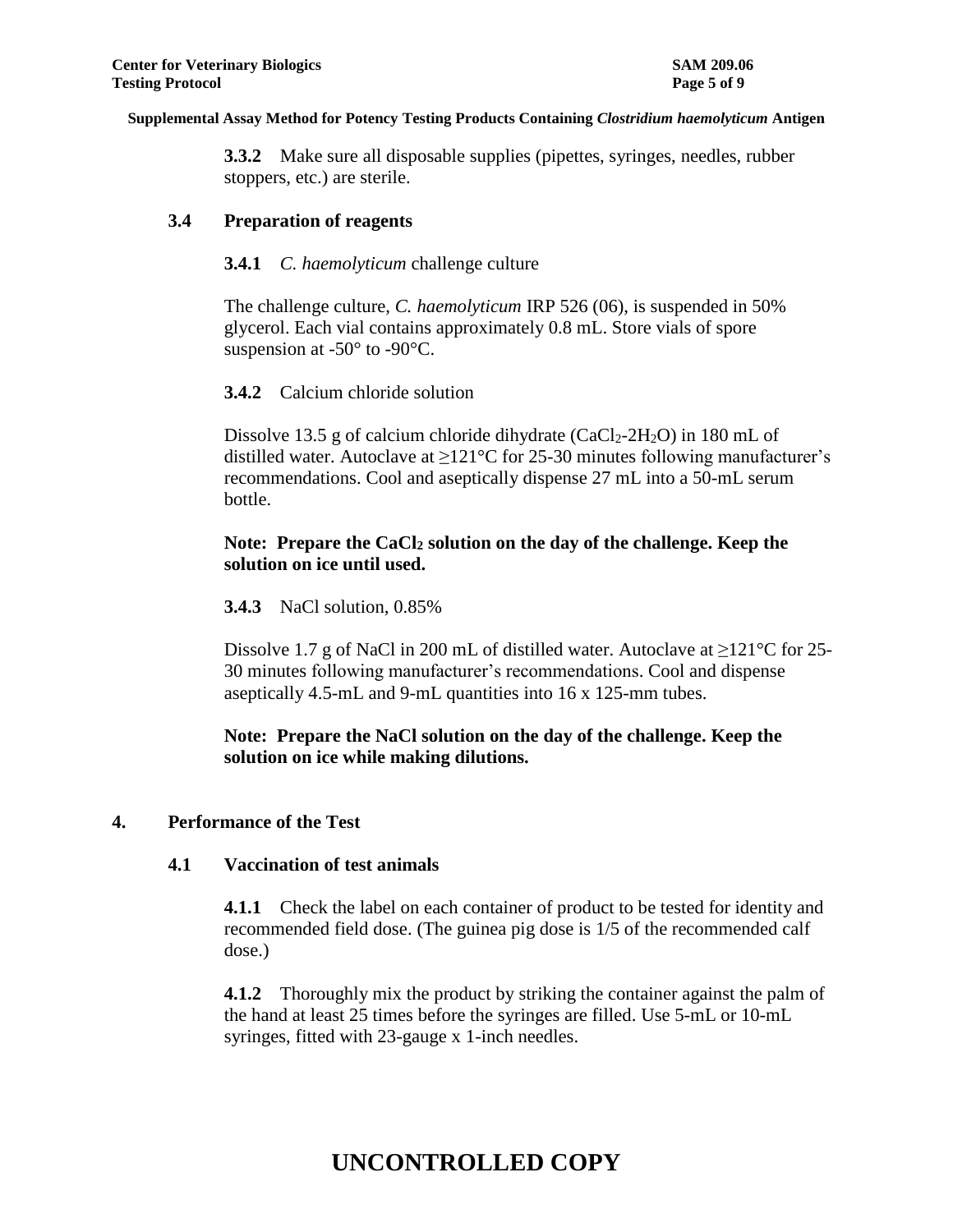**4.1.3** Vaccinate 8 guinea pigs with each serial of product. Administer the vaccine subcutaneously in the ventral thoracic area. Administer the first vaccination on the RIGHT side of the guinea pig.

**4.1.4** For 2-dose products, administer the second vaccination 21 to 23 days after the first. Administer the second vaccination subcutaneously in the ventral thoracic area on the LEFT side of the guinea pig.

#### **4.2 Timing of challenge**

**4.2.1** Challenge 8 guinea pigs per serial of product 14 to 15 days after the second vaccination for 2-dose products or 35 to 38 days after vaccination for single-dose products.

**4.2.2** Challenge the nonvaccinated control guinea pigs at the same time. The 5 nonvaccinated guinea pigs may serve as controls for up to 4 serials of product.

### **4.3 Preparation of challenge**

**4.3.1** Thaw a vial of challenge culture, IRP 526 (06), at room temperature and use immediately.

**4.3.2** Mix the contents thoroughly by shaking the vial vigorously.

**4.3.3** Use a 2-mL pipette to remove 0.7 mL of spore suspension from the vial. Pipette 0.5 mL of spore suspension into a glass tube containing 4.5 mL of cold, sterile 0.85% NaCl solution (1:10 dilution). Further dilute the spore suspension by adding 1.0 mL of well mixed 1:10 dilution to 9.0 mL of cold, sterile 0.85% NaCl solution (1:100 dilution).

### **Note: The** *C. haemolyticum* **spore suspension is viscid and must be pipetted with care to insure delivery of the complete volume.**

**4.3.4** Use a 2-mL pipette to remove 2 mL of well-mixed spore suspension diluted 1:100. Transfer 1 mL into a 50-mL serum vial containing 39 mL of cold, sterile calcium chloride solution (final concentration of calcium chloride solution equals approximately 5%). Cap and seal the bottle. Mix this 1:4000 challenge suspension thoroughly and place on ice. Allow the challenge suspension to remain on ice approximately 10 minutes before inoculating the first guinea pig.

**4.3.5** Mix the challenge thoroughly before each syringe is filled. Use 3-mL syringes fitted with 23-gauge x 1-inch needles to inoculate the guinea pigs. Inoculate each guinea pig intramuscularly in the thigh of the right or left hind leg with 0.5 mL of challenge material. The challenge dilution contains approximately 100 guinea pig lethal dose  $50$  (LD<sub>50</sub>) per 0.5 mL.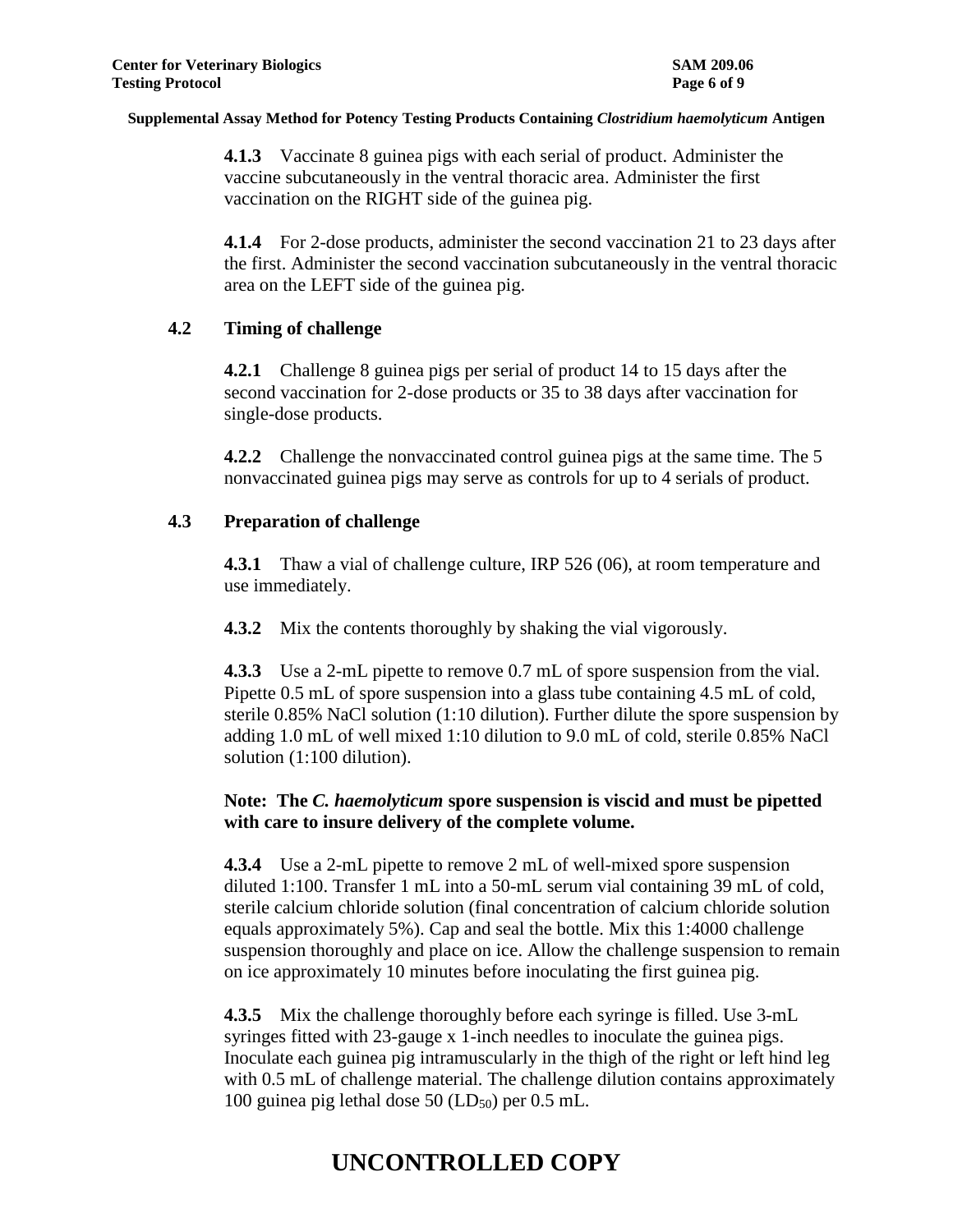### **Note: Each 40-mL volume of the 1:4000 challenge dilution may be used to challenge up to 40 vaccinates and 5 nonvaccinated controls. This constitutes a challenge unit. Additional 40-mL volumes of challenge must be prepared if additional challenge units are required.**

**4.3.6** Complete the inoculation of the guinea pigs in each challenge unit within approximately 30 minutes from the time the challenge dilution is prepared.

### **4.4 Observation of guinea pigs following challenge**

Observe the guinea pigs for 72 hours following challenge and record deaths. Also examine the test animals for sores, edema, and general physical condition. Record these observations on the daily record. The test is concluded at the end of the 72 hours.

**Note: Moribund animals exhibiting clinical signs consistent with the expected disease pathogenesis that are unable to rise or move under their own power may be humanely euthanized and considered as deaths as outlined in 9 CFR 117.4.**

#### **5. Interpretation of Test Results**

The test is interpreted as prescribed in 9 CFR 113.107. For a valid test, at least 80% of the controls shall die within the 3-day postchallenge observation period.

If this requirement is met, the results of the potency test shall be evaluated according to the following table:

| Stage | Number of<br>vaccinates | Cumulative<br>number of<br>vaccinates | Cumulative total number<br>of deaths for a satisfactory<br>test | Cumulative total<br>number of deaths for<br>an unsatisfactory test |
|-------|-------------------------|---------------------------------------|-----------------------------------------------------------------|--------------------------------------------------------------------|
|       |                         |                                       | 1 or less                                                       | 3 or more                                                          |
|       |                         | 16                                    | 4 or less                                                       | 5 or more                                                          |

The second stage is required only when exactly 2 animals die in the first stage. The second stage test is performed in a manner identical to the first stage test**.**

### **6. Report of Test Results**

Report results of the test(s) as described by standard operating procedures.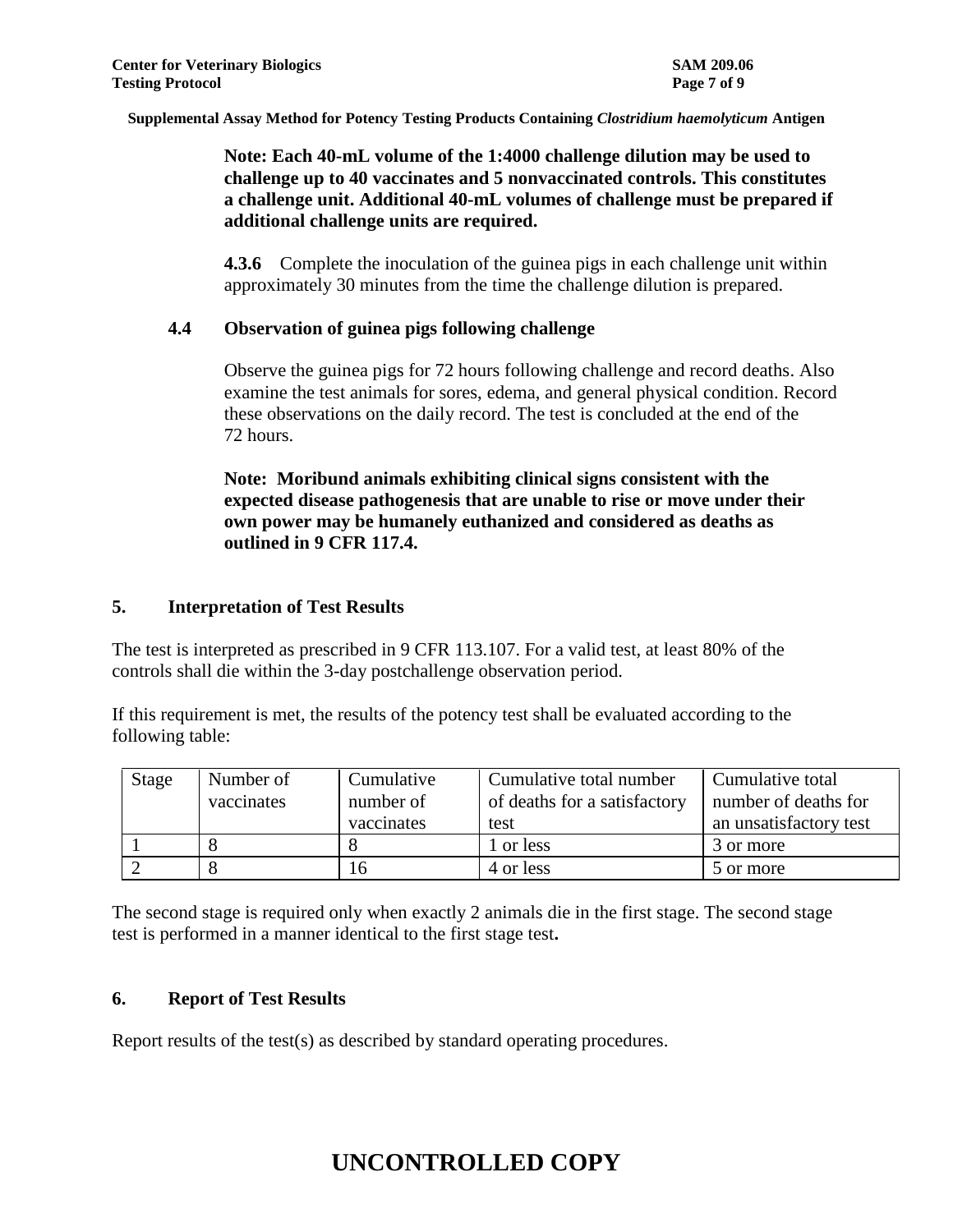#### **7. References**

**7.1** Title 9, *Code of Federal Regulations*, section 113.107, U.S. Government Printing Office, Washington, DC.

**7.2** History of reagents: *C. haemolyticum*, IRP 89 (strain 7170), used to prepare IRP 526 (06), was obtained from Montana State University, Bozeman, Montana, in 1962. The number of passages is unknown.

#### **8. Summary of Revisions**

#### **Version .06**

- Updated **3.4.3** to reflect correct sodium chloride dispense volumes.
- Updated **7.2** to correct lot number.
- The Director was updated on the cover page.

#### **Version .05**

- The Bacteriology Section Leader was updated.
- Minor word changes for clarification of procedures.

#### **Version .04**

- The Contact information has been updated.
- The IRP number has been updated throughout the document from 477 to 526 (06).

#### **Version .03**

The document number has been changed from BBSAM0209 to SAM 209.

#### **Version .02**

This document was revised to clarify the practices currently in use at the Center for Veterinary Biologics and to provide additional detail. While no significant changes were made that impact the outcome of the test, the following changes were made to the document:

• IRP 315 has been changed to IRP 477 throughout the document.